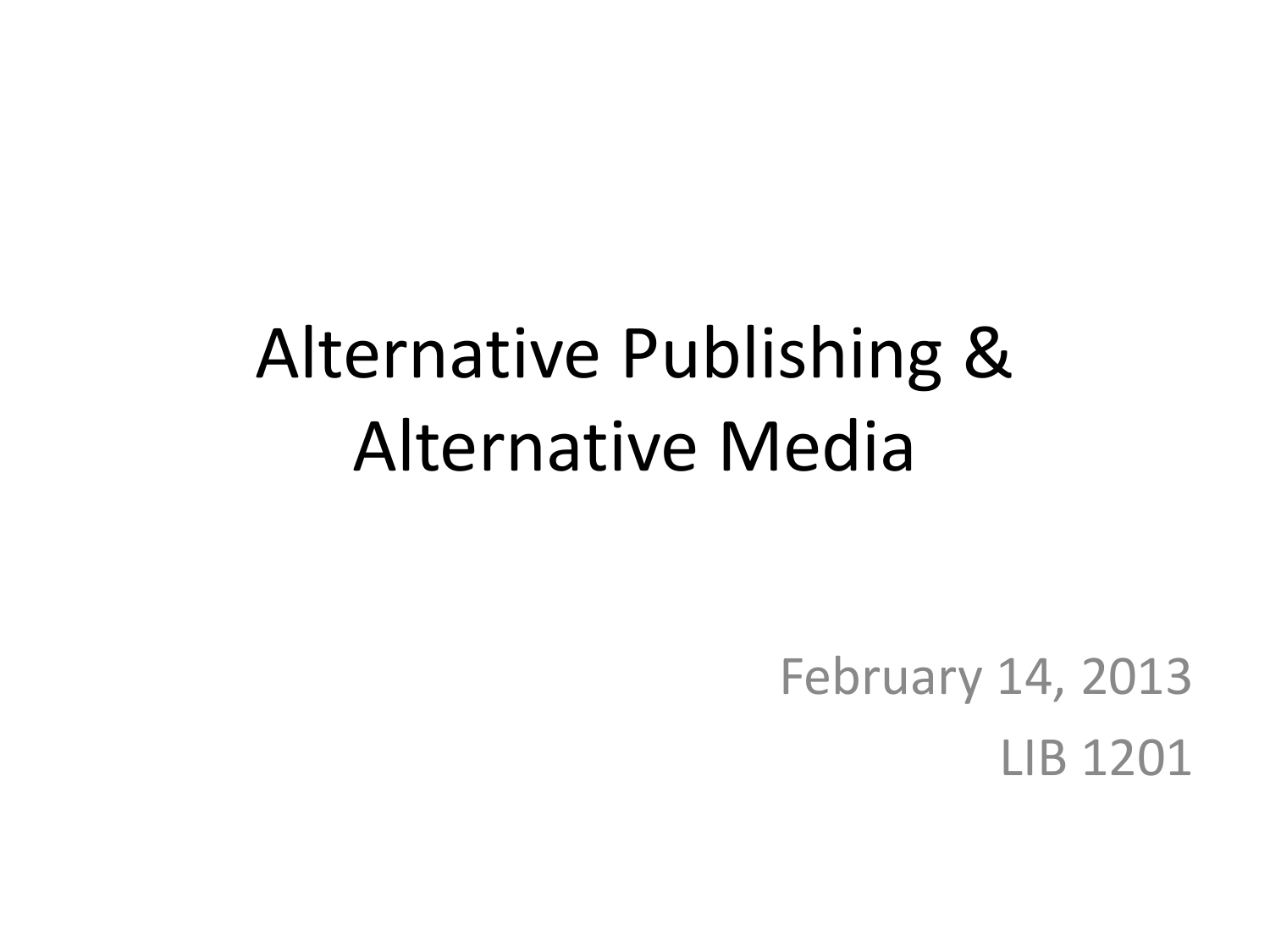# Examples of Alternative Media

| <b>Name</b>                                                  | <b>About</b>                                                                                         | <b>Online or Print?</b>                                                                                       |
|--------------------------------------------------------------|------------------------------------------------------------------------------------------------------|---------------------------------------------------------------------------------------------------------------|
| <b>AlterNet</b>                                              | Syndication service, news<br>magazine & online community for<br>alternative media                    | Online only                                                                                                   |
| <b>Alternative Press Center</b><br>(Alternative Press Index) | Collective dedicated to providing<br>access to and increasing<br>awareness of the alternative press  | Founded as print index<br>and alternative press<br>guide; now available in<br>print and electronic<br>formats |
| <b>Ethnic NewsWatch</b>                                      | Database of articles from<br>newspapers, magazines & journals<br>from ethnic, minority, native press | Content is online; adapted<br>from print & online<br>sources                                                  |
| <b>Independent Media Center</b><br>(Indymedia)               | Collective of media organizations<br>& journalists; "grassroots, non-<br>corporate coverage"         | Network of media outlets;<br>established in 1999 to<br>cover WTO protests in<br>Seattle; online only          |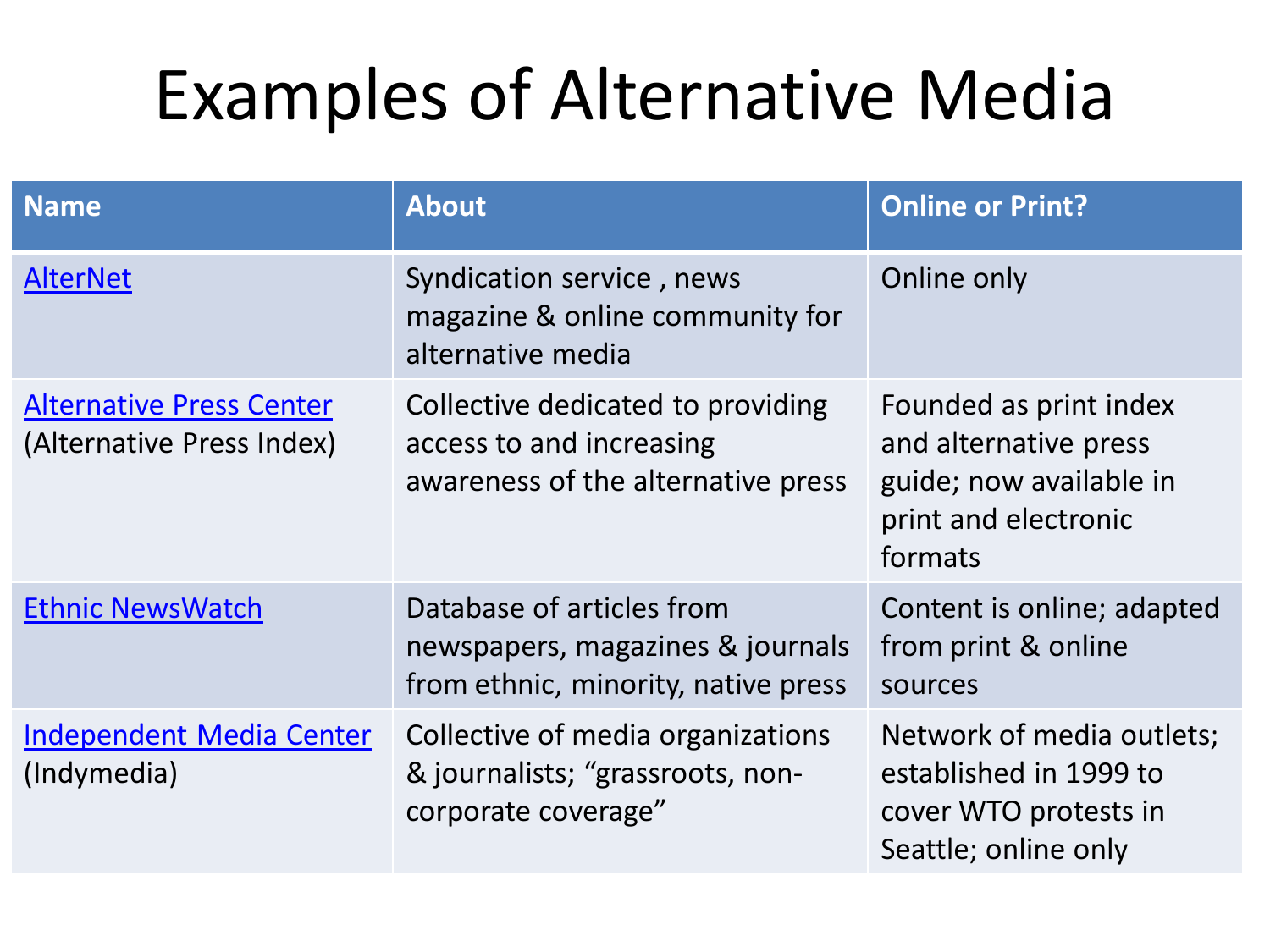## T. Eland, "Critical Thinking, Deviant Knowledge and the Alternative Press"

"To be truly informed citizens capable of making complex choices concerning the world, we need to be well informed. We need to learn about the structure of the major corporate media and how it limits what we know about the world. We need to inform ourselves about the role of a free and open press in supporting a pluralist democratic society… We need access to ideas that come from sources that have something other than the profit motive as the reason for their existence."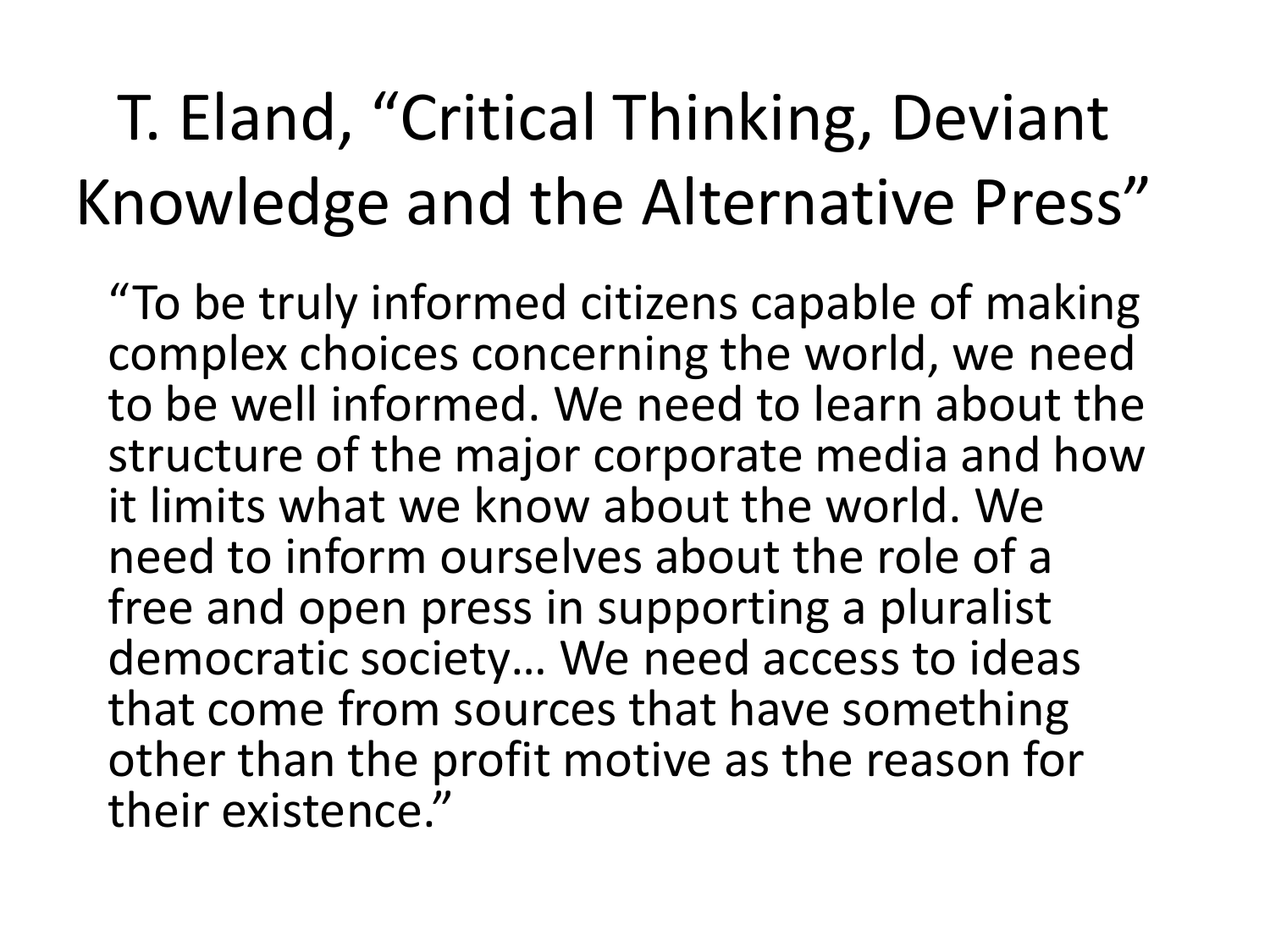## Alternative Media Issues

- What are issues with production and distribution of alternative media – print or digital?
- What is intellectual freedom?
- What is freedom of speech?
- Is there censorship of the Internet in the US?
- Is there censorship of print materials?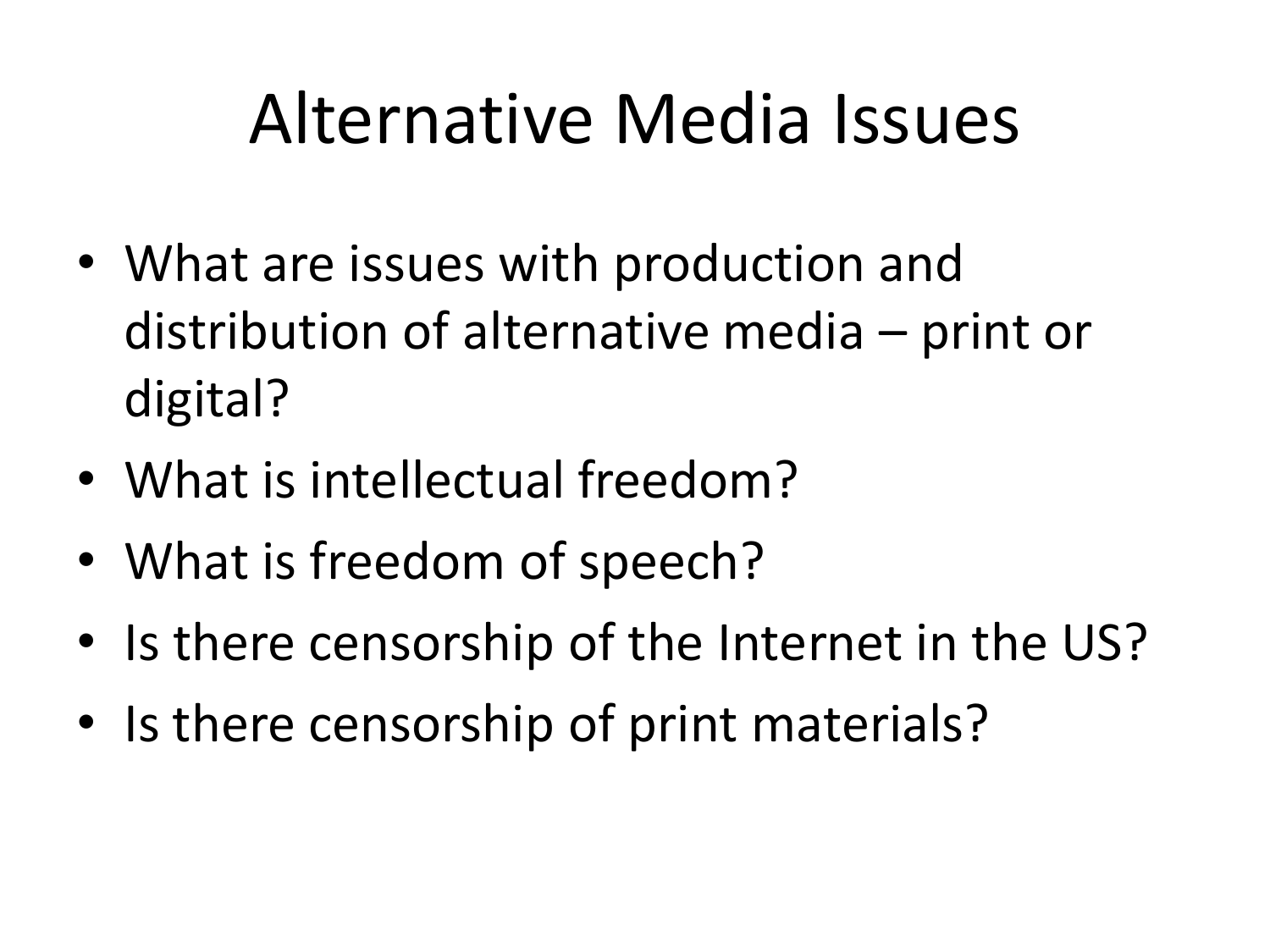# zines (rhymes with *beans*)

- Zines are self-published, sometimes homemade, [n](http://pages.uoregon.edu/culturwk/zine_exhibit/timeline.html)oncommercial print publications with a small circulation
- [Zine timeline](http://pages.uoregon.edu/culturwk/zine_exhibit/timeline.html) from the University of Oregon Department of Arts & Administration
- Local zine libraries & res[o](http://www.abcnorio.org/facilities/zine_library.html)urces:
	- [Brooklyn College Library](http://dewey.brooklyn.cuny.edu/resources/?subject=zines)
	- [ABC No Rio](http://www.abcnorio.org/facilities/zine_library.html)
	- [Barnard College Library](http://zines.barnard.edu/)
	- [Fales](http://www.nyu.edu/library/bobst/research/fales/index.html) [Library,](http://www.nyu.edu/library/bobst/research/fales/index.html) New York University
	- [Pratt Institute Libraries](http://library.pratt.edu/find_resources/special_collections/)
	- DeWitt Wallace Periodical Room, New York Public Library
	- [Printed Matter](http://printedmatter.org/)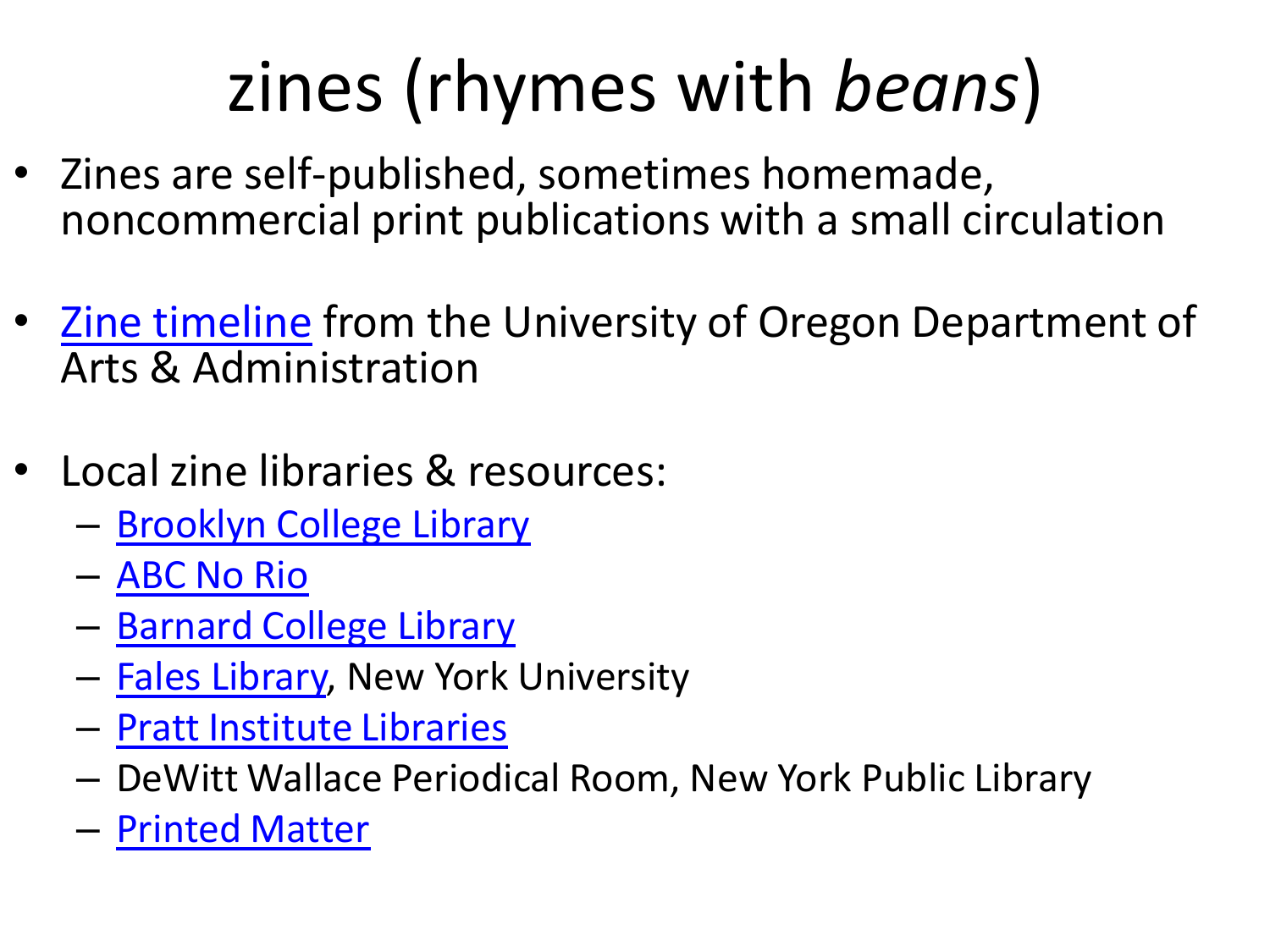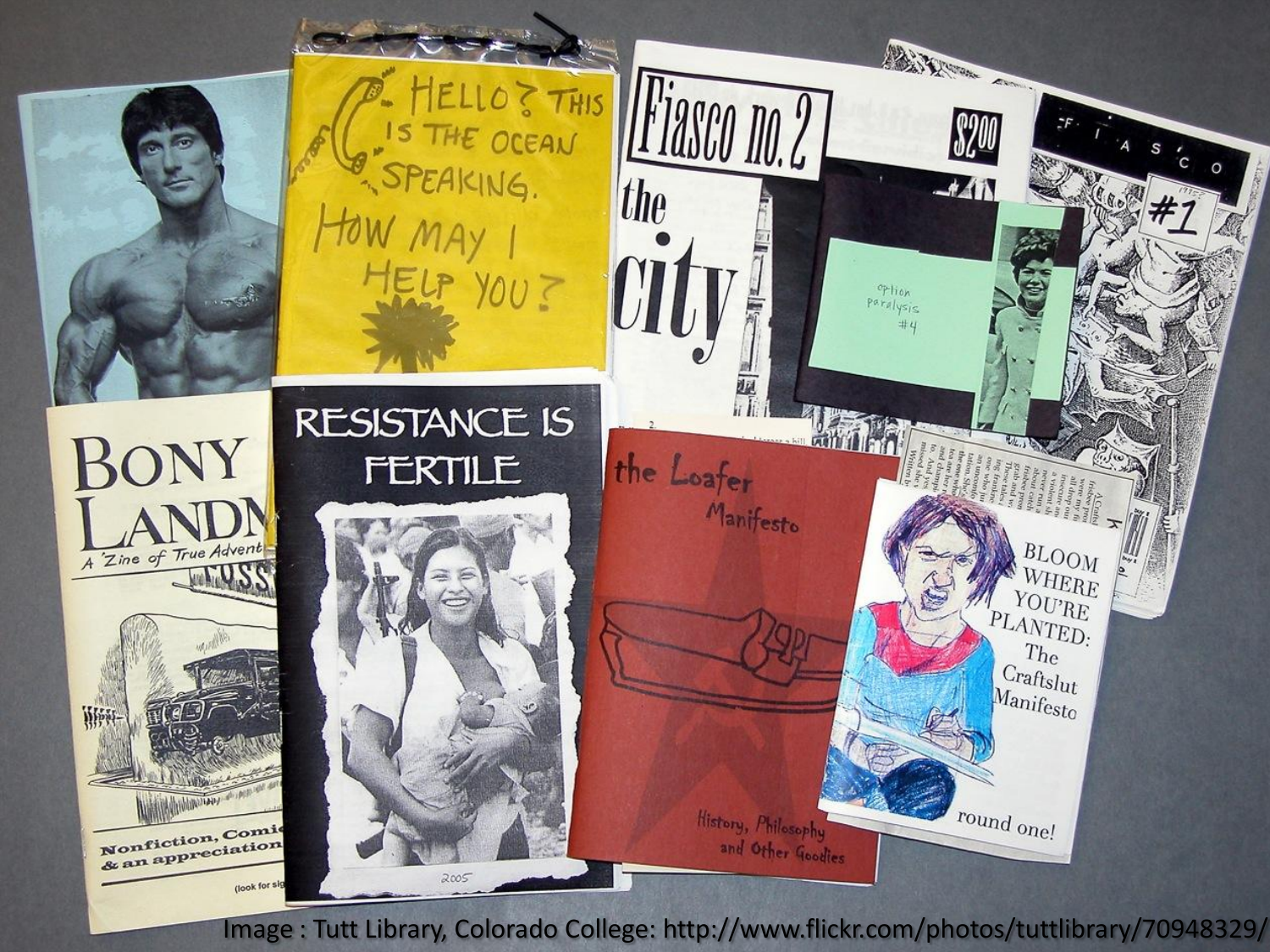# Zine activity

Each table:

- 1. Choose a recorder and a reporter
- 2. Select a zine, pass around the table, skim the contents
- 3. What is the theme or main idea?
- 4. Describe where/when (internet, magazines, other media) you have encountered a similar point of view; be specific
- 5. Record your thoughts on the author's motives: why a zine?
- 6. Report to the rest of the class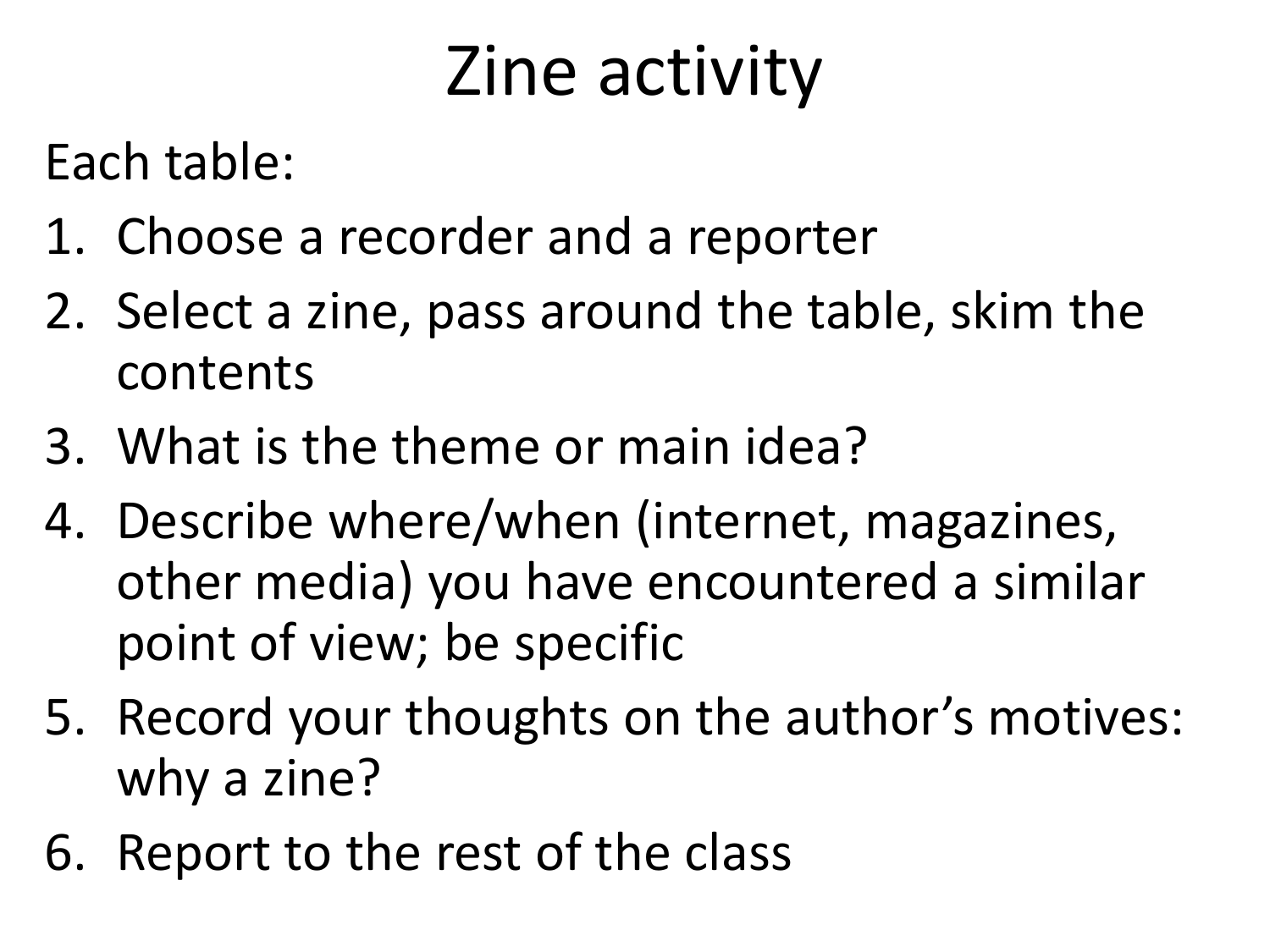### Brooklyn College Library [zine](http://brooklyncollegezines.commons.gc.cuny.edu/) collection field trip!

Sunday, March 3, 3 p.m.

#### Meet in front of Brooklyn College library; directions to follow

RSVP by email to me by Thursday, February 28!